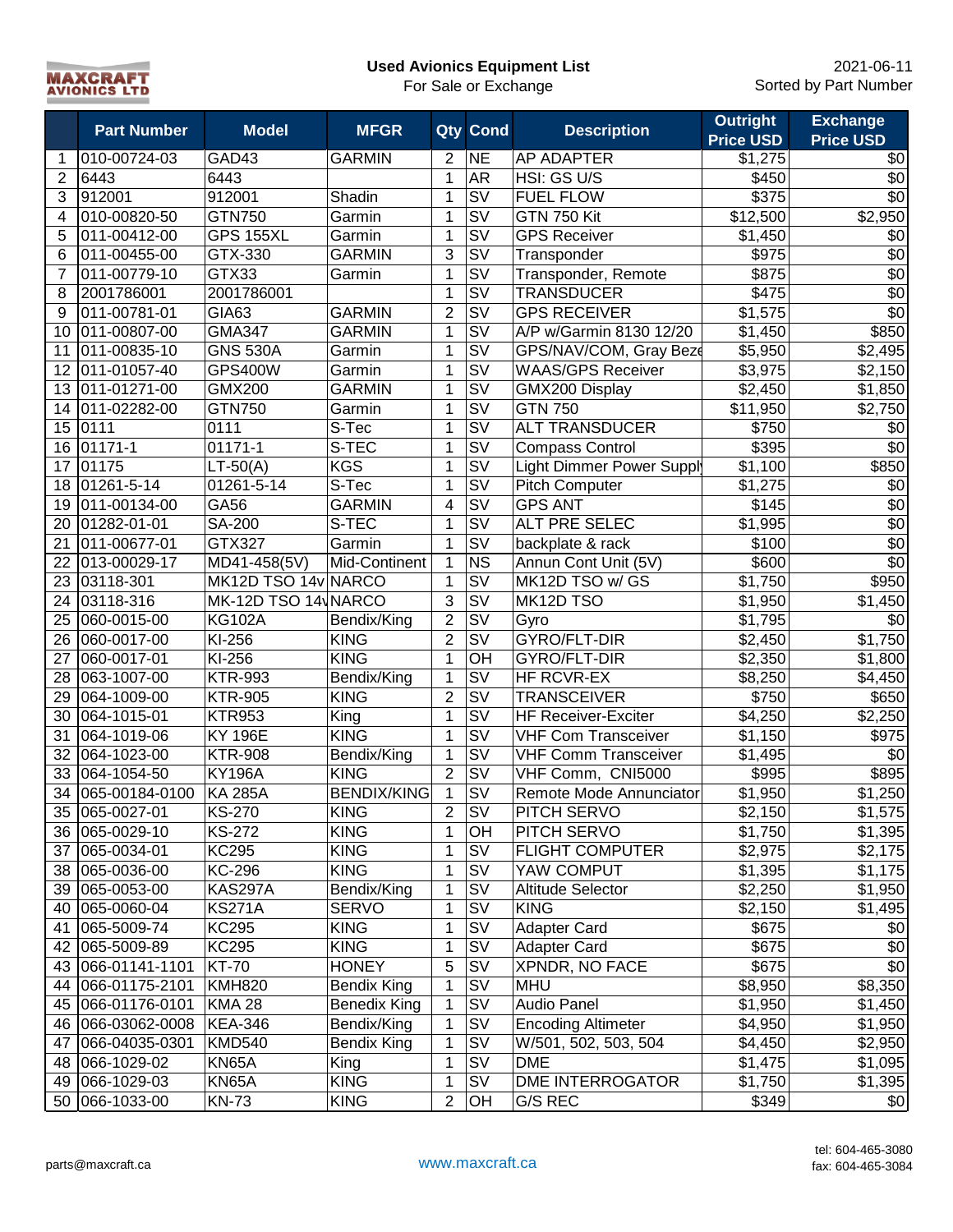

|    | <b>Part Number</b> | <b>Model</b>    | <b>MFGR</b>        |                | <b>Qty Cond</b>                              | <b>Description</b>             | <b>Outright</b><br><b>Price USD</b> | <b>Exchange</b><br><b>Price USD</b> |
|----|--------------------|-----------------|--------------------|----------------|----------------------------------------------|--------------------------------|-------------------------------------|-------------------------------------|
| 51 | 066-1034-00        | <b>KT76</b>     | King               | 1              | SV                                           | Transponder                    | \$795                               | \$695                               |
| 52 | 066-1034-02        | <b>KT78</b>     | <b>KING</b>        | $\overline{2}$ | SV                                           | <b>TRANSPONDER</b>             | \$675                               | \$0                                 |
| 53 | 066-1047-01        | <b>KDF805</b>   | <b>KING</b>        | $\mathbf{1}$   | $\overline{\mathsf{S}\mathsf{V}}$            | <b>ADF RECEIVER</b>            | \$1,295                             | \$1,195                             |
| 54 | 066-1055-03        | <b>KMA 24</b>   | Bendix/King        | 1              | $\overline{\mathsf{S}\mathsf{V}}$            | <b>Audio Panel</b>             | \$475                               | \$0                                 |
| 55 | 066-1062-00        | KT76A           | <b>KING</b>        | $\overline{5}$ | $\overline{\mathsf{S}\mathsf{V}}$            | <b>ATC Transponder</b>         | \$795                               | \$675                               |
| 56 | 066-1063-00        | <b>KN-75</b>    | <b>KING</b>        | 1              | $\overline{\mathsf{S}}\overline{\mathsf{V}}$ | <b>G/SLOPE RCVR</b>            | \$450                               | $\sqrt{6}$                          |
| 57 | 066-1066-23        | <b>KDM-706A</b> | <b>HONEY</b>       | 1              | $\overline{\mathsf{sv}}$                     | DME R/T                        | \$2,475                             | $\overline{$}1,850$                 |
| 58 | 066-1069-01        | <b>KDI572</b>   | King               | 1              | $\overline{\mathsf{S}\mathsf{V}}$            | <b>DME</b> Indicator           | \$1,595                             | \$1,350                             |
| 59 | 066-1071-00        | <b>KXP 756</b>  | Bendix/King        | 1              | $\overline{\mathsf{S}\mathsf{V}}$            | <b>ATC Transponder</b>         | \$1,250                             | \$950                               |
| 60 | 066-1072-00        | <b>KR87</b>     | <b>KING</b>        | 1              | $\overline{\mathsf{S}\mathsf{V}}$            | <b>KR87 ADF Receiver</b>       | \$950                               | \$850                               |
| 61 | 066-1078-10        | KNR634A         | Bendix/King        | $\mathbf 1$    | $\overline{\mathsf{S}}\mathsf{V}$            | <b>Navigation Receiver</b>     | \$3,250                             | \$0                                 |
| 62 | 066-1088-00        | <b>KN 64</b>    | King               | 1              | SV                                           | <b>DME</b>                     | \$1,475                             | \$1,150                             |
| 63 | 066-3014-03        | <b>KNI-585</b>  | <b>KING</b>        | 1              | $\overline{\mathsf{S}\mathsf{V}}$            | <b>ADF INDICATOR</b>           | \$295                               | \$0                                 |
| 64 | 066-3034-05        | KI206           | <b>BENDIX KING</b> | 1              | <b>SV</b>                                    | VOR LOC GS IND                 | \$1,550                             | \$950                               |
| 65 | 066-3034-07        | KI-202          | Bendix/King        | $\mathbf{1}$   | SV                                           | <b>VOR/LOC Indicator</b>       | \$650                               | \$550                               |
| 66 | 066-3038-00        | KI 229          | <b>BENDIX</b>      | 3              | <b>SV</b>                                    | RADIO MAGNETIC IND.            | \$1,050                             | \$795                               |
| 67 | 066-3045-19        | <b>KPI-553A</b> | <b>KING</b>        | 1              | SV                                           | <b>NAV IND</b>                 | \$1,375                             | \$1,175                             |
| 68 | 066-3046-00        | <b>KI-525A</b>  | <b>KING</b>        | 3              | <b>SV</b>                                    | <b>HSI</b>                     | \$1,395                             | \$0                                 |
| 69 | 066-3046-01        | <b>KI-525A</b>  | <b>KING</b>        | $\overline{2}$ | <b>SV</b>                                    | <b>HSI NAV IND</b>             | \$1,495                             | \$0                                 |
| 70 | 066-3046-04        | <b>KI-525A</b>  | Bendix/King        | $\mathbf 1$    | SV                                           | <b>HSI</b>                     | \$2,150                             | \$0                                 |
| 71 | 066-3046-07        | <b>KI-525A</b>  | <b>KING</b>        | 4              | SV                                           | <b>HSI NAV IND</b>             | \$1,975                             | \$0                                 |
| 72 | 066-3047-00        | KI 266          | <b>KING</b>        | $\overline{2}$ | $\overline{\mathsf{S}\mathsf{V}}$            | <b>DME</b> Indicator           | \$575                               | \$495                               |
| 73 | 066-3054-01        | KI-250          | <b>KING</b>        | 3              | SV                                           | RAD ALT IND                    | \$950                               | \$850                               |
| 74 | 066-3056-00        | KI208           | <b>KING</b>        | $\overline{2}$ | $\overline{\mathsf{S}\mathsf{V}}$            | LOC IND.                       | \$495                               | \$450                               |
| 75 | 066-3059-01        | <b>KI228</b>    | <b>KING</b>        | $\overline{2}$ | $\overline{\mathsf{S}}\mathsf{V}$            | <b>ADF IND</b>                 | \$875                               | \$750                               |
| 76 | 066-3062-00        | <b>KEA-346</b>  | <b>KING</b>        | $\mathbf 1$    | $\overline{\mathsf{sv}}$                     | <b>ENCODING ALT</b>            | $\overline{$}2,750$                 | $\overline{$}1,950$                 |
| 77 | 066-3063-00        | KI227           | <b>KING</b>        | 1              | $\overline{\mathsf{S}\mathsf{V}}$            | <b>ADF INDICATOR</b>           | \$350                               | \$295                               |
| 78 | 066-3063-01        | <b>KI227</b>    | <b>KING</b>        | 5              | $\overline{\mathsf{S}\mathsf{V}}$            | <b>ADF IND</b>                 | \$395                               | \$345                               |
| 79 | 066-4004-00        | <b>KN77</b>     | <b>KING</b>        | $\overline{2}$ | $\overline{\text{SV}}$                       | <b>VOR LOC CONVER</b>          | \$495                               | \$445                               |
| 80 | 066-4010-10        | <b>KNS81</b>    | BendixKing         | $\mathbf 1$    | $\overline{\mathsf{S}\mathsf{V}}$            | Nav Computer                   | \$750                               | $\sqrt{6}$                          |
| 81 | 069-1017-00        | <b>KX170A</b>   | King               | 1              | $\overline{\mathsf{S}\mathsf{V}}$            | Nav/Comm                       | \$595                               | $\overline{30}$                     |
| 82 | 069-1020-00        | <b>KX170B</b>   | King               | 1              | $\overline{\mathsf{S}}\overline{\mathsf{V}}$ | Nav/Com                        | \$695                               | \$650                               |
| 83 | 071-1012-12        | KFS590B         | <b>KING</b>        | 1              | <b>SV</b>                                    | <b>VHF Control</b>             | \$750                               | \$675                               |
| 84 | 071-1038-02        | <b>KFS-575</b>  | <b>KING</b>        | 1              | SV                                           | <b>XPDR CONT</b>               | \$575                               | \$375                               |
|    | 85 071-1043-00     | <b>KFS-570A</b> | <b>KING</b>        | 1              | <b>SV</b>                                    | <b>ATC CONTROL</b>             | \$675                               | \$0                                 |
|    | 86 071-1043-02     | <b>KFS 570B</b> | King               | $\mathbf{1}$   | SV                                           | <b>ATC Transponder Control</b> | \$550                               | \$495                               |
| 87 | 071-1052-00        | <b>KMT 112</b>  | <b>KING</b>        | 5              | SV                                           | <b>TRANSMITTER</b>             | \$475                               | \$0                                 |
| 88 | 071-1076-00        | <b>KDA697</b>   | King Radio         | $\overline{2}$ | SV                                           | <b>RMI Adapter</b>             | \$950                               | \$0                                 |
| 89 | 071-1210-04        | <b>KFS 586</b>  | King Radio         | 1              | SV                                           | <b>ADF Control</b>             | \$950                               | \$750                               |
| 90 | 071-1216-26        | <b>KFS-564</b>  | <b>KING</b>        | 1              | SV                                           | NAV CTL HEAD                   | \$875                               | \$795                               |
| 91 | 071-1234-00        | KA44B           | <b>BENDIX/KING</b> | $\sqrt{3}$     | SV                                           | <b>ADF ANTENNA</b>             | \$1,095                             | \$0                                 |
| 92 | 071-1242-01        | KA51B           | <b>KING</b>        | $\overline{2}$ | <b>SV</b>                                    | SLAVING ACCESSORY              | \$595                               | \$0                                 |
| 93 | 071-1242-05        | <b>KA 51B</b>   | Honeywell          | 1              | SV                                           | <b>Slaving Accessory</b>       | \$595                               | \$475                               |
| 94 | 071-1242-06        | KA51B           | <b>BENDIX</b>      | 3              | SV                                           | <b>SLAVING ASSY</b>            | \$485                               | \$445                               |
| 95 | 071-1274-01        | <b>KFS 594</b>  | Bendix/King        | $\mathbf 1$    | SV                                           | <b>HF Control</b>              | \$2,450                             | \$1,250                             |
| 96 | 071-1276-08        | KFS564A         | <b>Bendix</b>      | 1              | SV                                           | <b>ATC TRANSPONDER</b>         | \$2,250                             | \$1,750                             |
| 97 | 071-1283-17        | KFS564A         | <b>Bendix</b>      | 1              | SV                                           | <b>NAV Controller</b>          | \$1,950                             | \$1,650                             |
| 98 | 071-4027-02        | <b>KG257</b>    | <b>KING</b>        | $\overline{2}$ | <b>SV</b>                                    | <b>RATE GYRO</b>               | \$1,475                             | \$995                               |
|    | 99 101420-01249    | 101420          | <b>AEROSON</b>     | 1              | OH                                           | <b>ALT/ENCODING</b>            | \$1,675                             | \$995                               |
|    | 100 101720-11810   | 101720-11810    | Aerosonic          | 1              | <b>SV</b>                                    | Altimeter                      | \$3,850                             | \$2,850                             |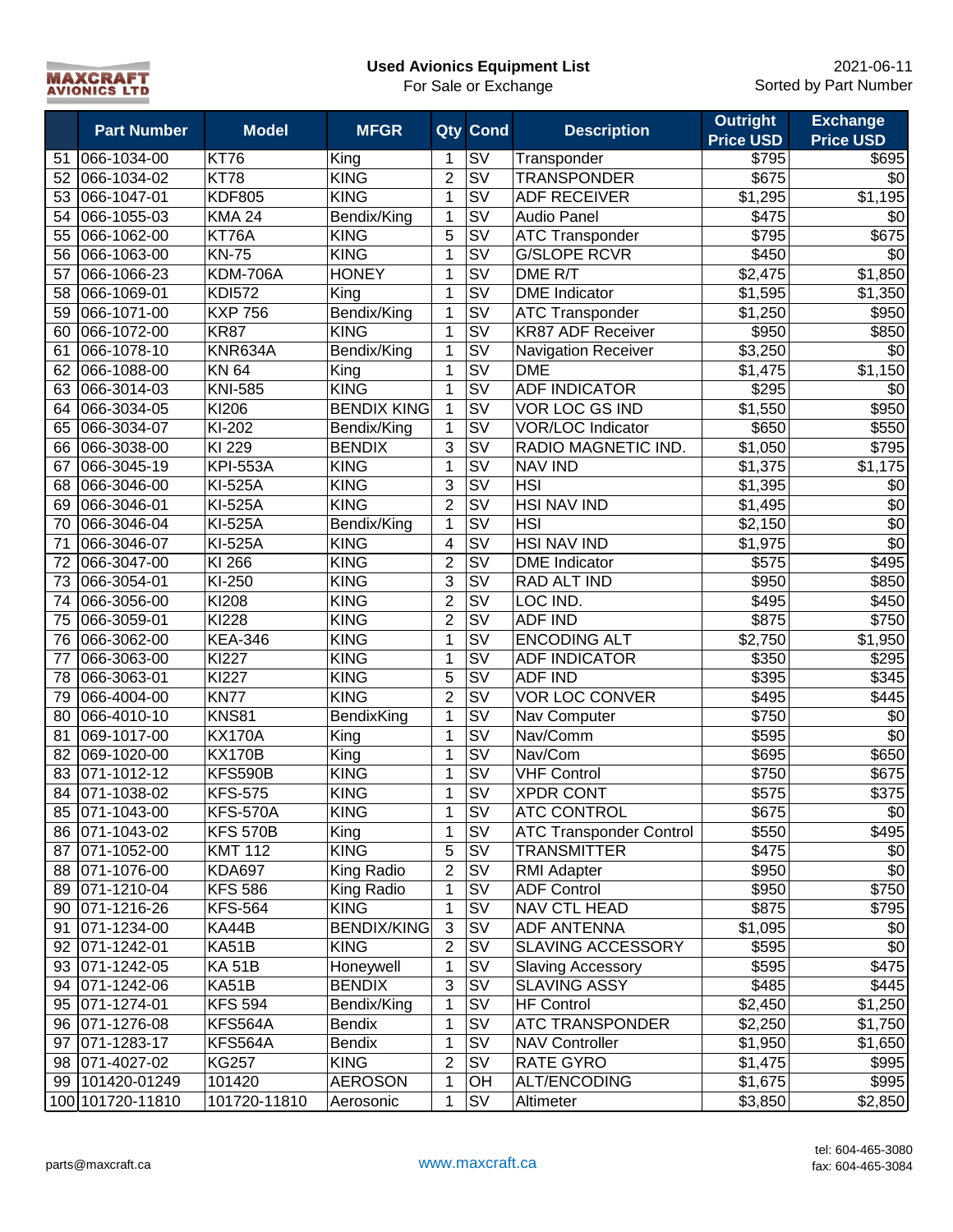| <b>MAXCRAFT</b>     |  |
|---------------------|--|
| <b>AVIONICS LTD</b> |  |

ă.

# **Used Avionics Equipment List**

| <b>Part Number</b>                        | <b>Model</b>     | <b>MFGR</b>        |                  | <b>Qty Cond</b>                   | <b>Description</b>                  | <b>Outright</b><br><b>Price USD</b> | <b>Exchange</b><br><b>Price USD</b> |
|-------------------------------------------|------------------|--------------------|------------------|-----------------------------------|-------------------------------------|-------------------------------------|-------------------------------------|
| 101 1018-2-210                            | <b>FPCDU</b>     | <b>UNIVERSAL</b>   | 1                | SV                                | CDU Unversal tag Jan/16             | \$6,950                             | \$0                                 |
| 102 102-0041-04                           | <b>RCA22-7</b>   | <b>RCA</b>         | 1                | SV                                | Attitude Gyro                       | \$995                               | \$895                               |
| 103 102-0057-02                           | RCA26BK-6        | <b>RC ALL</b>      | 1                | OH                                | <b>ATT GYRO</b>                     | $\overline{$}1,850$                 | \$1,575                             |
| 104 0250-0025-0010                        | 0                | Panneau            | 1                | SV                                | <b>INSTR PANEL OVERLAY</b>          | \$1,350                             | \$0                                 |
| 105 102-0060-02                           | RCA26BK-9        | <b>RC Allen</b>    | 1                | SV                                | Gyro, Attitude                      | \$1,750                             | $\overline{$}1,150$                 |
| 106 102200-11815                          | 102200-11815     | <b>AEROS</b>       | 1                | SV                                | <b>ALTIMETER</b>                    | \$1,575                             | \$1,175                             |
| 107 1035W-2                               | 1035W-2          | <b>BAKER</b>       | $\overline{2}$   | $\overline{OH}$                   | <b>AUDIO SYS</b>                    | \$1,175                             | \$875                               |
| 108 111302-5                              | 111302-5         | <b>ASTRO</b>       | $\overline{2}$   | $\overline{\mathsf{sv}}$          | <b>HSI</b>                          | \$4,950                             | $\overline{$3,250}$                 |
| 109 111303-4                              | 111303-4         | Astronautics       | $\overline{2}$   | $\overline{\mathsf{S}\mathsf{V}}$ | Indicator, ADI                      | \$5,750                             | \$4,250                             |
| 110 114-380010-1                          | <b>RCA56-9</b>   | <b>RC Allen</b>    | 1                | $\overline{\mathsf{S}\mathsf{V}}$ | Turn & Bank Indicator               | \$950                               | \$850                               |
| 111 114-380011-3                          | <b>RCA60-2</b>   | Kelly              | 1                | SV                                | Turn & Bank Indicator               | \$950                               | \$850                               |
| 112 1234T100-8ATZ                         | 1234T100-8ATZ    | EGC                | 1                | OH                                | <b>TURN &amp; SLIP</b>              | \$875                               | \$695                               |
| 113 1394T100-3(7RZ) 1394T100-3(7RZ UNITED |                  |                    | $\mathbf{1}$     | OH                                | <b>TURN COORDINATOR</b>             | \$1,075                             | \$849                               |
| 114 1394T100-7B                           | 1394T100-7B      | Mid-Continent      | 1                | <b>NE</b>                         | <b>Turn Coordinator</b>             | \$1,075                             | \$975                               |
| 115 1394T100-7Z                           | 1394T100-7Z      | EGC                | $\overline{2}$   | <b>SV</b>                         | <b>TURN CO-ORD</b>                  | \$749                               | \$649                               |
| 116 141852-3222                           | <b>LCR-92</b>    | Litef              | 1                | <b>SV</b>                         | <b>AHRS</b>                         | \$29,500                            | \$24,500                            |
| 117 1C714                                 | <b>SA-832A</b>   | EDO-A              | 1                | <b>SV</b>                         | Gyro Slaving AMP                    | \$695                               | \$549                               |
| 1181U149-028-8                            | 5000M-15         | Sigma-Tek          | 1                | OH                                | Attitude Gyro                       | \$2,750                             | \$1,950                             |
| 1191U262-001-37                           | 4000B-26         | Sigma-Tek          | 1                | OH                                | Gyro, Directional                   | \$995                               | \$750                               |
| 120 1U262-001-39                          | 4000B-30         | Sigma Tek          | 1                | OH                                | <b>Directional Gyro</b>             | \$895                               | \$795                               |
| 121 1U262-005-20                          | 4000D-1          | SIGMA-TEK          | $\mathbf{1}$     | SV                                | Direction Gyro w/ AP Outpu          | \$1,150                             | \$850                               |
| 122 1U262-007-40                          | 4000HR-2         | SIGMA-TEK          | 1                | SV                                | DG 4000HR Unlit                     | \$1,395                             | \$695                               |
| 123 037-00078-0000                        | 0                |                    | $\mathbf{1}$     | <b>NE</b>                         | Display, KT79                       | \$950                               | \$0                                 |
| 124 047-04956-0003                        | KA44B            |                    | $\mathbf{1}$     | $\overline{\mathsf{S}\mathsf{V}}$ | Ant Nut Plate                       | \$150                               | \$0                                 |
| 125 212-077-200-001                       | A301-6W          | <b>ANDREA</b>      | $6\phantom{1}$   | $\overline{\mathsf{S}\mathsf{V}}$ | <b>AUDIO CONTROL</b>                | \$1,875                             | \$1,550                             |
| 126 2231230-10-A-1                        | 2231230-10-A-1   | Teledyne           | 1                | $\overline{\mathsf{S}}\mathsf{V}$ | <b>Flight Data Acquisition Unit</b> | \$69,500                            | \$29,500                            |
| 127 23-501-017                            | 5000F-6          | Sigma-Tek          | 1                | OH                                | Attitude Gyro                       | \$995                               | \$850                               |
| 128 23-501-06-16                          | 5000B-36         | <b>SIGMA TEK</b>   | $\overline{2}$   | $\overline{CH}$                   | <b>ATTITUDE GYRO</b>                | \$885                               | \$795                               |
| 129 251                                   | 251              | <b>NAT</b>         | 1                | $\overline{\mathsf{SV}}$          | Passenger Speaker Amp               | \$1,950                             | \$1,650                             |
| 130 2587193-33                            | $\overline{C14}$ | <b>SPERY</b>       | $\mathbf{1}$     | OH                                | <b>GYRO COMPAS</b>                  | \$1,950                             | \$1,575                             |
| 131 2587193-43                            | $C-14A$          | <b>HONEY</b>       | 3                | $\overline{\mathsf{S}\mathsf{V}}$ | <b>GYRO COMPAS</b>                  | \$1,950                             | \$1,575                             |
| 132 2593379-001                           | DRC-1            | <b>SPERRY</b>      | $\overline{2}$   | $\overline{\mathsf{SV}}$          | DUAL REMOTE COMP                    | \$595                               | \$495                               |
| 133 2594484                               | FX-220           | Sperry             | 1                | $\overline{\mathsf{S}\mathsf{V}}$ | Flux Valve                          | \$975                               | \$775                               |
| 134 270-2436-070                          | 613L-3           | <b>COLLINS</b>     | $\mathbf{1}$     | $\overline{\mathsf{S}\mathsf{V}}$ | XPDR Control, 613L-3                | \$1,495                             | \$1,250                             |
| 135 066-1021-01                           | <b>KR21</b>      | King               | 3                | <b>SV</b>                         | <b>MARKER BCN</b>                   | \$375                               | \$0                                 |
| 136 29020-412                             | 29020-412        | <b>IDC</b>         | $\mathbf{1}$     | <b>SV</b>                         | Altimeter                           | \$1,750                             | \$1,450                             |
| 137 066-1021-01                           | <b>KR-21</b>     | <b>BENDIX KING</b> | 1                | <b>SV</b>                         | Marker Beacon Receiver              | \$650                               | \$550                               |
| 138 4000494-8501                          | 5486A            | <b>Bendix</b>      | 1                | <b>SV</b>                         | Mode Selector                       | \$2,475                             | \$1,950                             |
| 139 4000495-8501                          | 5536F            | <b>Bendix</b>      | 1                | SV                                | <b>Computer Amplifier</b>           | \$2,650                             | \$1,950                             |
| 140 4000503-0241                          | IN-1202A         | <b>BENDIX</b>      | 1                | OH                                | <b>INDICATOR</b>                    | \$975                               | \$849                               |
| 141 4000507-8501                          | 5485A            | <b>Bendix</b>      | 1                | <b>SV</b>                         | Controller                          | \$2,750                             | \$2,250                             |
| 142 066-1055-03                           | KMA24            | <b>KING</b>        | 3                | <b>SV</b>                         | <b>AUDIO PANEL</b>                  | \$475                               | \$0                                 |
| 143 4000524-8505                          | 3014D2           | <b>Bendix</b>      | 1                | <b>SV</b>                         | Trim servo                          | \$4,250                             | \$3,750                             |
| 144 4000654-4301                          | AT-143A          | <b>BENDIX</b>      | 1                | <b>SV</b>                         | <b>RADAR ANT</b>                    | \$795                               | \$575                               |
| 145 4001846-3201                          | <b>IN232A</b>    | <b>BENDIX</b>      | $\overline{2}$   | <b>SV</b>                         | RADAR INDICATOR                     | \$2,550                             | \$1,850                             |
| 146 4001922-5201                          | IN-1152A         | <b>BENDIX</b>      | 1                | SV                                | RADAR IND                           | \$1,595                             | \$1,250                             |
| 147 4014267-901                           | RA-215           | <b>SPERRY</b>      | $\boldsymbol{2}$ | SV                                | <b>ALT IND</b>                      | \$1,375                             | \$975                               |
| 148 4014267-902                           | RA 235           | Sperry Flight S    | $\mathbf{1}$     | SV                                | Radio Altimeter Indicator           | \$1,750                             | \$1,250                             |
| 149 066-3012-00                           | KA-35            |                    | 1                | ОH<br><b>SV</b>                   | <b>MARKER LIGHT</b>                 | \$150                               | \$0                                 |
| 150 41420-1114                            | <b>RT-359A</b>   | A/C RADIO          | $\mathbf 1$      |                                   | <b>TRANSPONDER</b>                  | \$795                               | \$650                               |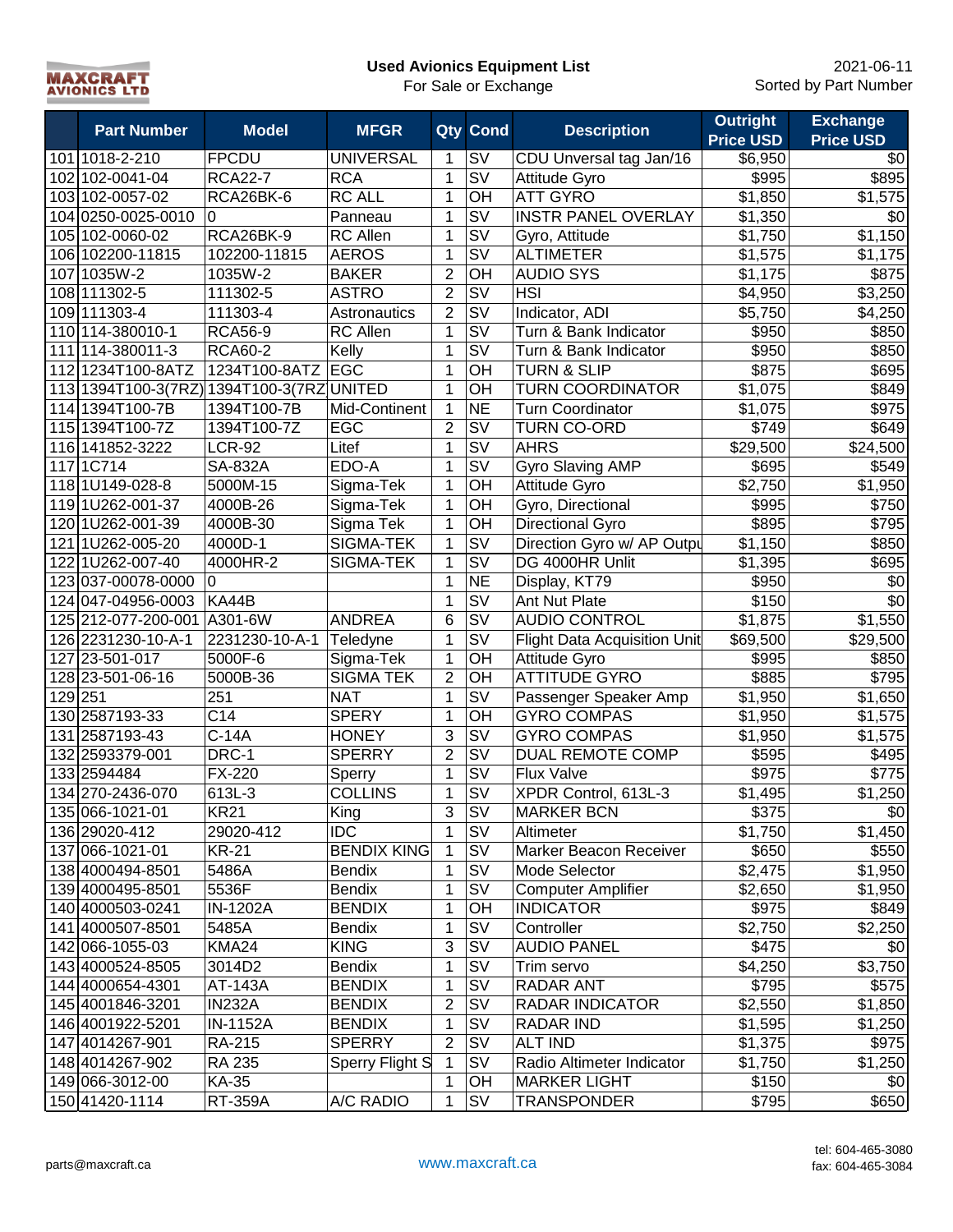| <b>MAXCRAFT</b>     |  |
|---------------------|--|
| <b>AVIONICS LTD</b> |  |
|                     |  |

|     | <b>Part Number</b>  | <b>Model</b>    | <b>MFGR</b>        |                | Qty Cond                          | <b>Description</b>           | <b>Outright</b><br><b>Price USD</b> | <b>Exchange</b><br><b>Price USD</b> |
|-----|---------------------|-----------------|--------------------|----------------|-----------------------------------|------------------------------|-------------------------------------|-------------------------------------|
|     | 151 41420-1128      | <b>RT359A</b>   | A/C RADIO          | 1              | SV                                | <b>TRANSPONDER</b>           | \$795                               | \$650                               |
|     | 152 4300-611        | 4300-611        | <b>MCI</b>         | $\overline{2}$ | $\overline{\mathsf{S}}\mathsf{V}$ | <b>ATT GYRO - Nearly NEW</b> | \$3,385                             | \$2,750                             |
|     | 153 066-3012-01     | <b>KA-35A</b>   |                    | $\overline{2}$ | $\overline{\mathsf{S}}\mathsf{V}$ | <b>MARKER LTS</b>            | \$150                               | \$0                                 |
|     | 154 066-3017-00     | KI-225          | <b>KING</b>        | $\overline{2}$ | $\overline{\mathsf{S}}\mathsf{V}$ | <b>ADF IND</b>               | \$150                               | \$0                                 |
|     | 155 066-4009-00     | <b>KN-72</b>    | <b>BENDIX</b>      | $\mathbf{1}$   | <b>AR</b>                         | <b>CONVERTER Removed SY</b>  | \$200                               | \$0                                 |
|     | 156 430-6065-20     | <b>SL15M</b>    | <b>APOLLO</b>      | 1              | $\overline{\mathsf{SV}}$          | <b>Audio Selector Panel</b>  | \$750                               | $\sqrt{6}$                          |
|     | 157 453-5003-(xxx)  | C406-1HM        | Artex              | 1              | $\overline{\mathsf{S}\mathsf{V}}$ | ELT -xxx is country specific | \$2,750                             | \$1,950                             |
|     | 158 501 - 1753 - 04 | ADI-335D        | $\overline{L3}$    | 1              | $\overline{\mathsf{S}\mathsf{V}}$ | <b>ATT/DIR Indicator</b>     | \$15,950                            | \$11,950                            |
|     | 159 504-0017-901    | 510-1A          | <b>AIM</b>         | $\mathbf{1}$   | OH                                | <b>ATTITUDE GYRO</b>         | \$1,750                             | \$1,550                             |
|     | 160 504-0017-916    | 510-8B          | <b>AIM</b>         | $\mathbf{1}$   | OH                                | <b>ATT GYRO</b>              | \$1,950                             | \$1,495                             |
|     | 161 504-0030-911    | 510-24L         | <b>AIM</b>         | 1              | $\overline{O}$ H                  | <b>ATT GYRO</b>              | \$2,450                             | \$1,850                             |
|     | 162 504-0032-902    | 505-2B          | <b>AIM</b>         | $\mathbf{1}$   | OH                                | <b>GYRO HORIZON</b>          | \$2,150                             | \$1,550                             |
|     | 163 504-0042-903    | 510-32B         | L3                 | $\mathbf{1}$   | $\overline{\mathsf{S}}\mathsf{V}$ | Attitude Gyro                | \$3,250                             | \$2,750                             |
|     | 164 504-0110-912    | 1100-14L        | $L-3$              | 1              | $\overline{\mathsf{S}\mathsf{V}}$ | ATT Gyro. 14V, 8°            | \$3,250                             | \$1,750                             |
|     | 165 505-0023-913    | 210-13A / 6401  | <b>AIM</b>         | 1              | $\overline{\mathsf{S}\mathsf{V}}$ | DG comp w/S-Tec AP           | \$1,450                             | \$950                               |
|     | 166 505-0031-904    | 205-1BL         | L3                 | 1              | OH                                | DG                           | \$2,650                             | \$1,500                             |
|     | 167 507-0020-906    | TC120-2D        | <b>AIM</b>         | $\overline{2}$ | <b>SV</b>                         | <b>TURN COORIDINATOR</b>     | \$795                               | \$695                               |
|     | 168 5205160-006     | 5205160-006     | Astronautics       | $\mathbf{1}$   | <b>SV</b>                         | Ind. Course Selector         | \$2,450                             | \$1,950                             |
|     | 169 522-0854-023    | 37X-2           | <b>COLLINS</b>     | $\mathbf{1}$   | SV                                | <b>ANTENNA MARKER</b>        | \$3,350                             | \$0                                 |
|     | 170 522-1225-000    | 334C3           | <b>COLLI</b>       | $\mathbf{1}$   | OH                                | <b>SERVO</b>                 | \$1,275                             | \$0                                 |
| 171 | 522-2638-008        | 331A-3G         | <b>COLLI</b>       | $\mathbf{1}$   | OH                                | <b>COURSE IND</b>            | \$1,650                             | \$1,375                             |
|     | 172 522-2644-011    | 328A-3G         | <b>COLLINS</b>     | $\overline{c}$ | $\overline{\mathsf{S}\mathsf{V}}$ | <b>SLAVNG ACCESSORY</b>      | \$1,075                             | \$875                               |
|     | 173522-3241-00      | 332E-4          | <b>COLLINS</b>     | $\mathbf{1}$   | $\overline{\mathsf{S}}\mathsf{V}$ | <b>DIRECT GYRO</b>           | \$1,275                             | \$1,150                             |
|     | 174 522-3306-011    | 331H-3G         | <b>COLLINS</b>     | $\mathbf{1}$   | $\overline{\mathsf{S}\mathsf{V}}$ | Course Indicator             | \$850                               | \$750                               |
|     | 175 522-3616-201    | 313N-4D         | <b>COLLINS</b>     | $\overline{2}$ | $\overline{\mathsf{S}}\mathsf{V}$ | Control                      | \$1,250                             | \$950                               |
|     | 176 522-3616-202    | 313N-4D         | <b>COLLINS</b>     | $\overline{2}$ | $\overline{\mathsf{S}}\mathsf{V}$ | <b>NAV CONTROL</b>           | \$950                               | \$0                                 |
|     | 177 522-3617-000    | 313N-5A         | <b>COLLI</b>       | $\overline{2}$ | $\overline{\mathsf{S}\mathsf{V}}$ | <b>VHF CONTROL</b>           | $\frac{1}{6650}$                    | \$575                               |
|     | 178 5237A-A.905     | 5237A           | <b>UNITED</b>      | $\mathbf{1}$   | $\overline{\mathsf{S}\mathsf{V}}$ | Altimeter 35K, 2" near new   | \$3,950                             | \$0                                 |
|     | 179 52D136-1333     | <b>NSD-360A</b> | <b>CENTU</b>       | $\mathbf{1}$   | $\overline{O}$ H                  | <b>HSI Non Slaved</b>        | \$3,250                             | $\overline{$}2,150$                 |
|     | 180 52D137-1332     | <b>IG-832A</b>  | <b>CENTURY</b>     | 1              | OH                                | <b>HSI DISPLAY</b>           | \$2,950                             | \$2,095                             |
|     | 181 5550-8340N5L    | 5550-8340N5L    | <b>MID-CONTINE</b> | 1              | $\overline{\mathsf{S}\mathsf{V}}$ | Turn & Slip Ind 28V          | \$850                               | \$0                                 |
|     | 182 557-4111-202    | <b>IVA-557</b>  | <b>AERO</b>        | 1              | SV                                | RMI IND                      | \$1,975                             | \$1,475                             |
|     | 183 5934PA-1A.58    | 5934PA-1 A.58   | United             | 1              | $\overline{\mathsf{S}}\mathsf{V}$ | Altimeter                    | \$995                               | \$695                               |
|     | 184 5934PA-1A.69    | 5934PA-1A.69    | United             | $\mathbf 1$    | $\overline{\mathsf{S}}\mathsf{V}$ | Altimeter, 35K               | \$1,475                             | \$650                               |
|     | 185 5934PD-1A.134   | 5934PD-1A.134   | United             | 1              | <b>SV</b>                         | Altimeter, 20K, Dual Indicat | \$1,275                             | \$650                               |
|     | 186 60-384075-1     | 60-384075-1     | <b>Beechcraft</b>  | 1              | OH                                | Turn & Bank                  | \$875                               | \$695                               |
|     | 187 622-0555-003    | 332C-10         | <b>COLLINS</b>     | $\overline{2}$ | <b>SV</b>                         | RADIO MAGNETIC IND.          | \$975                               | \$875                               |
|     | 188 071-01568-0901  | CP66B           |                    | $\overline{2}$ | <b>SV</b>                         | <b>TCAS CONTROL</b>          | \$1,450                             | \$0                                 |
|     | 189 071-1148-00     | KA-135          |                    | $\mathbf{1}$   | OH                                | <b>MATCH ASSY</b>            | \$100                               | \$0                                 |
|     | 190 622-0555-004    | 332C-10         | <b>COLIN</b>       | $\mathbf{1}$   | OH                                | <b>IND RMI</b>               | \$1,095                             | \$850                               |
|     | 191 622-0876-001    | <b>VIR-30A</b>  | <b>COLIN</b>       | $\overline{2}$ | <b>SV</b>                         | <b>NAV RCVR</b>              | \$495                               | \$450                               |
|     | 192 622-0876-004    | <b>VIR-30A</b>  | <b>COLIN</b>       | $\overline{2}$ | <b>SV</b>                         | <b>VOR/LOC RCV</b>           | \$495                               | \$450                               |
|     | 193 622-0876-011    | VIR30A          | <b>COLLINS</b>     | $\overline{2}$ | <b>SV</b>                         | <b>NAV RECEIVER</b>          | \$1,095                             | \$975                               |
|     | 194 622-0876-014    | <b>VIR-30A</b>  | <b>COLIN</b>       | $\mathbf{1}$   | OH                                | <b>NAV RCVR</b>              | \$949                               | \$675                               |
|     | 195 100-1301-100    | <b>RCC301</b>   |                    | $\mathbf{1}$   | SV                                | <b>VHF COMM CONT</b>         | \$785                               | \$0                                 |
|     | 196 105450-0007     | 105450-0007     | <b>ALTO</b>        | 1              | AR                                | <b>AUDIO AMPLIFIER Rmvd</b>  | \$1,950                             | \$0                                 |
|     | 197 622-1032-001    | 699Z-1          | <b>COLIN</b>       | $\overline{4}$ | SV                                | <b>RMI ADAPTER</b>           | \$875                               | \$675                               |
|     | 198 622-1204-002    | 339H-4          | <b>COLIN</b>       | 1              | SV                                | RAD ALT IND                  | \$1,575                             | \$1,175                             |
|     | 199 622-1204-004    | 339H-4          | <b>COLIN</b>       | $\mathbf 1$    | <b>SV</b>                         | RAD ALT IND                  | \$1,575                             | \$1,175                             |
|     | 200 622-1270-001    | <b>TDR-90</b>   | <b>COLLINS</b>     | 4              | <b>SV</b>                         | <b>TRANSPONDER</b>           | \$850                               | \$750                               |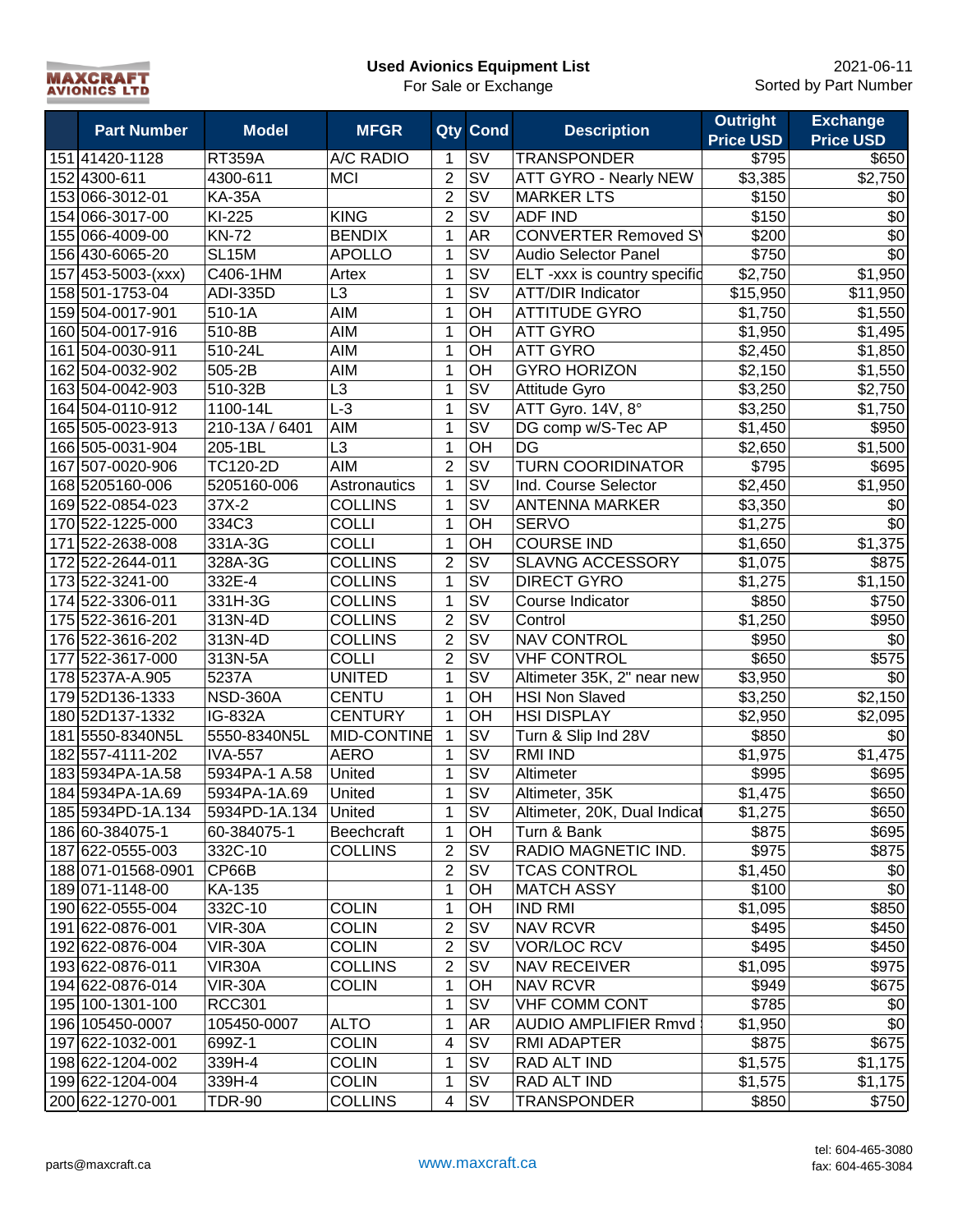| <b>MAXCRAFT</b>     |  |
|---------------------|--|
| <b>AVIONICS LTD</b> |  |

|      | <b>Part Number</b> | <b>Model</b>    | <b>MFGR</b>    |                         | Qty Cond                          | <b>Description</b>                | <b>Outright</b><br><b>Price USD</b> | <b>Exchange</b><br><b>Price USD</b> |
|------|--------------------|-----------------|----------------|-------------------------|-----------------------------------|-----------------------------------|-------------------------------------|-------------------------------------|
|      | 201 622-2080-001   | <b>VIR-351</b>  | <b>COLIN</b>   | 4                       | SV                                | <b>NAV RCVR</b>                   | \$575                               | \$475                               |
|      | 202 622-2080-011   | <b>VIR-351</b>  | <b>COLIN</b>   | $\overline{2}$          | $\overline{\mathsf{S}}\mathsf{V}$ | NAV-RCVR                          | $\overline{$}575$                   | \$475                               |
|      | 203 622-2082-002   | <b>IND 350</b>  | <b>COLLINS</b> | $\mathbf{1}$            | <b>SV</b>                         | NAV IND.                          | \$675                               | \$0                                 |
|      | 204 622-2084-001   | GLS-350         | <b>COLLINS</b> | $\overline{\mathbf{4}}$ | SV                                | <b>GLIDESLOPE</b>                 | \$375                               | \$0                                 |
|      | 205 622-2085-001   | <b>MKR-350</b>  | <b>COLLINS</b> | $\mathbf{1}$            | $\overline{\mathsf{S}\mathsf{V}}$ | MKR-350 Marker                    | \$750                               | \$375                               |
| 2060 |                    | 0               | 0              | 0                       | 0                                 | 0                                 | \$0                                 | $\sqrt{6}$                          |
|      | 207 622-2362-001   | ADF-60A         | <b>COLIN</b>   | 6                       | $\overline{\mathsf{sv}}$          | <b>ADF REC</b>                    | \$795                               | \$695                               |
|      | 208 622-2363-001   | ANT-60A         | <b>COLLINS</b> | 1                       | $\overline{\mathsf{S}}\mathsf{V}$ | <b>ADF ANTENNA</b>                | \$1,595                             | \$0                                 |
|      | 209 622-2494-001   | <b>ANT-212</b>  | <b>COLLINS</b> | 1                       | $\overline{\mathsf{S}\mathsf{V}}$ | <b>ANTENNA 212</b>                | \$975                               | $\overline{30}$                     |
|      | 210 622-2506-003   | <b>RMI-36</b>   | <b>COLIN</b>   | 1                       | $\overline{\mathsf{S}}\mathsf{V}$ | RMI-36 IND                        | \$1,350                             | $\overline{$975}$                   |
| 211  | 622-2536-001       | <b>IND-650</b>  | <b>COLIN</b>   | 1                       | $\overline{\mathsf{S}}\mathsf{V}$ | <b>ADF IND</b>                    | \$475                               | \$0                                 |
|      | 212 622-2884-001   | <b>AAC-200</b>  | <b>COLLINS</b> | 1                       | $\overline{\mathsf{S}}\mathsf{V}$ | <b>ANTENNA COUPLER</b>            | \$1,850                             | \$1,350                             |
|      | 213 622-2938-002   | ALI-55A         | Collins        | $\overline{2}$          | $\overline{\mathsf{S}\mathsf{V}}$ | Radio Altitude Indicator          | \$4,950                             | \$3,950                             |
|      | 214 622-3587-001   | <b>RCR650A</b>  | Collins        | 1                       | $\overline{\mathsf{S}\mathsf{V}}$ | <b>ADF Receiver</b>               | \$750                               | \$0                                 |
|      | 215 622-3670-001   | <b>TCR-451</b>  | <b>COLLINS</b> | $\overline{2}$          | $\overline{\mathsf{S}\mathsf{V}}$ | <b>DME INTERROGATOR</b>           | \$850                               | \$695                               |
|      | 216 622-4331-002   | <b>IND-300</b>  | <b>COLLINS</b> | 1                       | <b>SV</b>                         | <b>WEATHER RADAR IND</b>          | \$2,950                             | \$1,875                             |
| 217  | 622-4477-001       | <b>IND-350A</b> | <b>COLLINS</b> | 1                       | <b>SV</b>                         | <b>INDICATOR</b>                  | \$650                               | \$550                               |
|      | 218 622-4480-001   | <b>IND-650A</b> | Collins        | $\overline{2}$          | <b>SV</b>                         | <b>ADF</b> Indicator              | \$450                               | \$375                               |
|      | 219 622-4523-011   | <b>CTL-20</b>   | <b>COLIN</b>   | $\mathbf{1}$            | SV                                | <b>VHF CONTROL</b>                | \$1,675                             | \$1,175                             |
|      | 220 622-4523-018   | <b>CTL-20</b>   | <b>COLIN</b>   | $\mathbf{1}$            | <b>SV</b>                         | <b>VHF CONTROL</b>                | \$1,675                             | \$1,175                             |
|      | 221111268          | 0               | <b>ASTRON</b>  | $\mathbf{1}$            | <b>NS</b>                         | GS FLAG METER MOV.                | \$1,000                             | \$0                                 |
|      | 22211970           | <b>PXE7300</b>  | <b>PS ENG</b>  | 1                       | <b>AR</b>                         | <b>ENTERTAINMENT SYS Re</b>       | \$450                               | \$0                                 |
|      | 223 15175          | 15175           |                | $\mathbf 1$             | <b>AR</b>                         | DAU Unit VXP                      | \$2,450                             | \$0                                 |
|      | 224 152HL2W3       | 206-070-267-011 | 0              | $\mathbf{1}$            | $\overline{\mathsf{S}\mathsf{V}}$ | <b>TOT IND</b>                    | \$875                               | \$675                               |
|      | 225 1564-1         | 1564-1          | 0              | $\mathbf{1}$            | $\overline{\mathsf{S}}\mathsf{V}$ | <b>TURB SPEED</b>                 | \$875                               | \$750                               |
|      | 226 1571B          | 1571B           | <b>MICRO</b>   | $\mathbf{1}$            | AR                                | <b>DIRECTION FINDER Rmv</b>       | \$450                               | \$0                                 |
| 227  | 622-4524-278       | <b>CTL-30</b>   | <b>COLLI</b>   | 1                       | $\overline{\mathsf{S}\mathsf{V}}$ | <b>CONTROL</b>                    | \$1,175                             | $\overline{$}1,075$                 |
|      | 228 622-4565-001   | 332D-11T        | <b>COLLINS</b> | $\mathbf{1}$            | $\overline{\mathsf{S}\mathsf{V}}$ | <b>VERTICAL GYRO</b>              | \$2,150                             | \$1,750                             |
|      | 229 622-4938-001   | <b>RMI-30</b>   | <b>COLLI</b>   | 1                       | $\overline{\mathsf{sv}}$          | R.M.I.                            | \$950                               | \$850                               |
|      | 230 622-4938-007   | <b>RMI-30</b>   | Collins        | 1                       | $\overline{\mathsf{S}\mathsf{V}}$ | RMI Indicator                     | \$16,975                            | \$2,950                             |
| 231  | 622-6135-014       | CCU65           | <b>COLLINS</b> | $\overline{c}$          | $\overline{\mathsf{sv}}$          | <b>CCU UNIT</b>                   | \$738                               | \$648                               |
| 232  | 622-6136-002       | <b>DGS-65</b>   | Collins        | 1                       | SV                                | Directional Gyro                  | $\overline{$}2,150$                 | \$1,595                             |
|      | 233 622-6137-001   | <b>VIR-32</b>   | <b>COLLI</b>   | $\overline{4}$          | $\overline{\mathsf{S}}\mathsf{V}$ | VOR/LOC/GS                        | \$950                               | \$895                               |
|      | 234 622-6152-002   | VHF-22A         | <b>COLLI</b>   | $\mathbf 1$             | OH                                | <b>VHF XCVR</b>                   | \$1,475                             | \$875                               |
|      | 235 622-6152-031   | VHF-22A         | Collins        | 1                       | <b>SV</b>                         | <b>VHF Comm</b>                   | \$1,350                             | \$975                               |
|      | 236 622-6197-001   | <b>EFD-74</b>   | Collins        | $\mathbf{1}$            | <b>SV</b>                         | <b>Electronic Flight Display</b>  | \$4,750                             | \$4,250                             |
|      | 237 622-6263-003   | DME42           | Collins        | $\overline{c}$          | <b>SV</b>                         | Transceiver                       | \$1,750                             | \$950                               |
|      | 238 622-6520-003   | <b>CTL-22</b>   | <b>COLLI</b>   | 1                       | SV                                | <b>VHF CONTROL</b>                | \$1,350                             | \$1,150                             |
|      | 239 622-6520-007   | <b>CTL-22</b>   | <b>COLLI</b>   | $\overline{3}$          | <b>SV</b>                         | <b>VHF CONTROL</b>                | \$1,250                             | \$850                               |
|      | 240 622-6520-008   | <b>CTL-22</b>   | Collins        | $\overline{2}$          | <b>SV</b>                         | Com Control Head                  | \$950                               | \$750                               |
|      | 241 622-6521-015   | <b>CTL-32</b>   | Collins        | $\mathbf{1}$            | <b>SV</b>                         | Nav Control                       | \$950                               | \$750                               |
|      | 242 622-6521-016   | <b>CTL-32</b>   | <b>COLLINS</b> | $\overline{2}$          | <b>SV</b>                         | NAV CNTRL new display             | \$1,395                             | \$750                               |
|      | 243 622-6522-007   | <b>CTL-62</b>   | Collins        | $\mathbf{1}$            | <b>SV</b>                         | <b>ADF Control</b>                | \$1,100                             | \$850                               |
|      | 244 622-6523-005   | <b>CTL-92</b>   | Collins        | 1                       | <b>SV</b>                         | <b>XPDR CTL NEW Disp&amp;Filt</b> | \$1,750                             | \$1,450                             |
|      | 245 622-6523-008   | <b>CTL-92</b>   | Collins        | 1                       | <b>SV</b>                         | <b>Transponder Control Head</b>   | \$950                               | \$750                               |
|      | 246 622-6524-003   | IND-42A         | Collins        | 1                       | <b>SV</b>                         | <b>DME</b> Indicator              | \$1,450                             | \$850                               |
|      | 247 622-6524-004   | IND-42A         | Collins        | 1                       | SV                                | DME IND                           | \$950                               | \$695                               |
|      | 248 622-6557-013   | <b>TCR-230</b>  | Collins        | 1                       | SV                                | HF Receiver-Exciter               | \$6,750                             | \$4,500                             |
|      | 249 622-6590-001   | CAD-62          | <b>COLLI</b>   | $\sqrt{3}$              | OH                                | <b>CONTROL ADAP</b>               | \$395                               | \$0                                 |
|      | 250 622-6614-003   | <b>CTL-230</b>  | <b>COLLINS</b> | 1                       | <b>SV</b>                         | <b>CONTROL HEAD</b>               | \$2,395                             | \$1,095                             |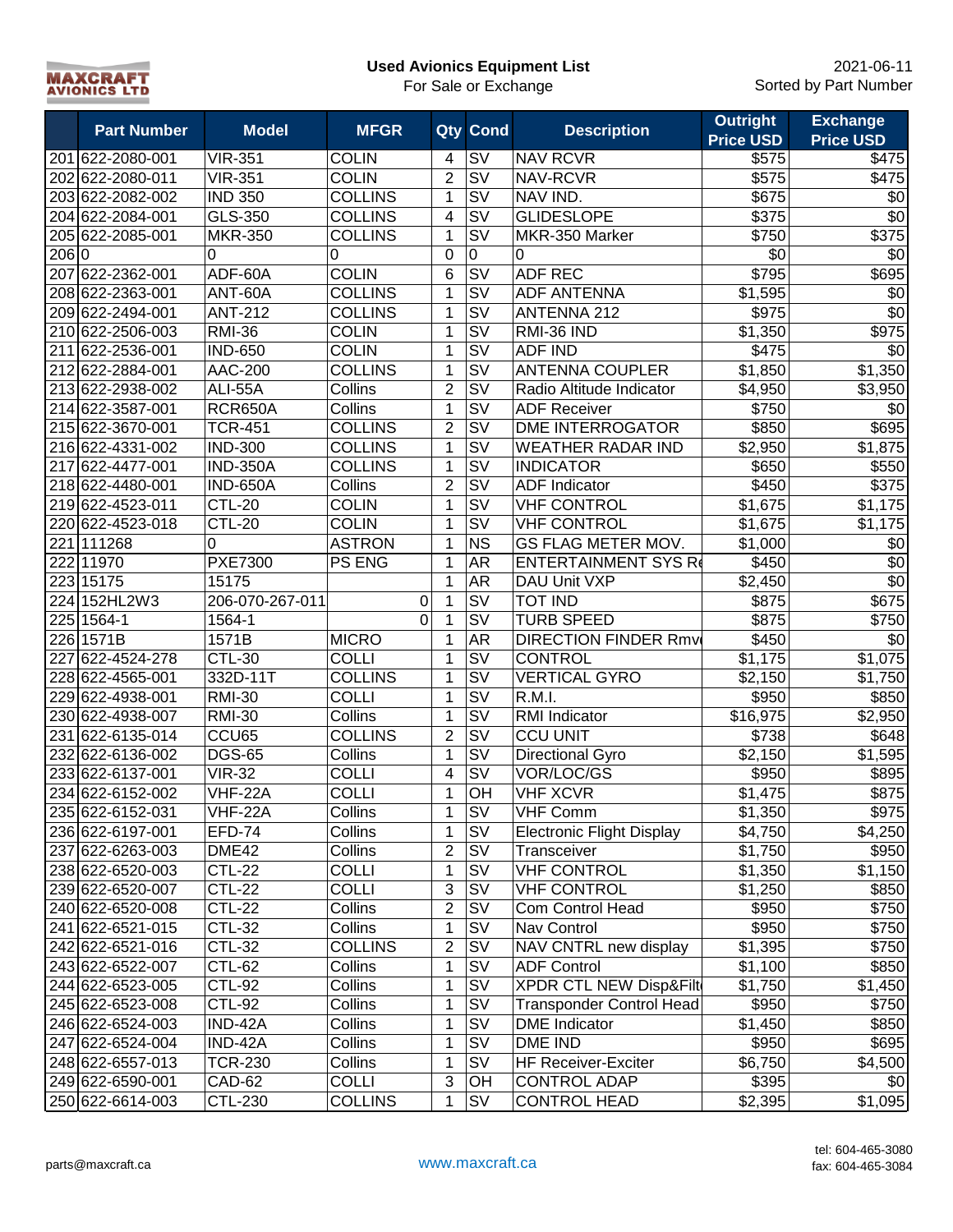

|     | <b>Part Number</b>                 | <b>Model</b>                   | <b>MFGR</b>       |                         | Qty Cond                                     | <b>Description</b>              | <b>Outright</b>     | <b>Exchange</b>  |
|-----|------------------------------------|--------------------------------|-------------------|-------------------------|----------------------------------------------|---------------------------------|---------------------|------------------|
|     |                                    |                                |                   |                         |                                              |                                 | <b>Price USD</b>    | <b>Price USD</b> |
|     | 251 622-7318-003                   | <b>IND-42C</b>                 | <b>COLLI</b>      | 1                       | <b>SV</b>                                    | <b>DME IND</b>                  | \$1,785             | \$975            |
|     | 252 622-7382-101                   | ADF-462                        | Collins           | 1                       | SV                                           | <b>ADF Receiver</b>             | \$950               | \$750            |
|     | 253 622-7667-001                   | DDA42                          | Collins           | 3                       | SV                                           | Data Adapter                    | \$1,295             | \$0              |
|     | 254 628-7125-002                   | 628-7125-002                   | <b>COLLI</b>      | 1                       | SV                                           | <b>CONTROLLER</b>               | \$685               | \$495            |
|     | 255 7000299-909                    | <b>PC702</b>                   | Honeywell         | 1                       | <b>SV</b>                                    | PC-702 Helipilot Controller     | $\overline{$}5,750$ | \$0              |
|     | 256 7000469-906                    | RD-650                         | Honey             | 1                       | $\overline{\mathsf{S}\mathsf{V}}$            | <b>HSI</b>                      | \$5,750             | \$3,475          |
| 257 | 7000605-902                        | <b>MS700</b>                   | Honeywell         | $\overline{2}$          | $\overline{\mathsf{S}\mathsf{V}}$            | <b>Mode Selector</b>            | \$2,250             | \$1,750          |
|     | 258 7000789-901                    | ZC-301                         | <b>SPERY</b>      | 1                       | $\overline{\mathsf{S}\mathsf{V}}$            | <b>FLIGHT DIR</b>               | \$2,475             | \$0              |
|     | 259 7000839-904                    | RA-335                         | Sperry Flight S   |                         | $\overline{\mathsf{sv}}$                     | Radio Altimeter Indicator       | \$4,450             | \$1,750          |
|     | 260 7000C.186                      | 7000                           | United Instrum    | 1                       | <b>SV</b>                                    | Vertical Speed Indicator        | \$445               | \$0              |
| 261 | 7000C.32                           | 7000                           | <b>UNITED</b>     | $\overline{2}$          | $\overline{\mathsf{S}}\mathsf{V}$            | <b>VERTICAL SPEED</b>           | \$450               | $\overline{30}$  |
| 262 | 7000-C92N2                         | 7000-C92N2                     | United Instrum    | 1                       | $\overline{\mathsf{S}}\mathsf{V}$            | <b>VSI</b>                      | \$750               | \$395            |
| 263 | 7002412-906                        | AL300                          | Honeywell         | 1                       | SV                                           | Alt Alert Controller            | \$7,950             | \$0              |
| 264 | 7003110-902                        | ED800                          | Honeywell         | 1                       | SV                                           | <b>EFIS display</b>             | \$13,500            | \$8,950          |
| 265 | 7007700-604                        | WI-660                         | Honeywell         | 1                       | <b>SV</b>                                    | Radar Indicator                 | \$39,500            | \$29,500         |
|     | 266 7011672-661                    | SG-605                         | Honeywell         | 1                       | S <sub>V</sub>                               | SG Honey tag 02/19              | \$49,500            | \$44,500         |
| 267 | 7011672-784                        | SG-705                         | Honeywell         | $\overline{2}$          | <b>SV</b>                                    | <b>Symbol Generator</b>         | \$75,000            | \$59,000         |
|     | 268 7012977-734                    | DC-811                         | Honeywell         | 1                       | SV                                           | <b>EFIS Display Controller</b>  | \$17,500            | \$8,750          |
|     | 269 7015480-903                    | FZ706                          | Honeywell         | 1                       | SV                                           | <b>Flight Guidance Computer</b> | \$37,500            | \$26,750         |
|     | 270 7030C.189                      | 7030C                          | UNITED            | 1                       | <b>SV</b>                                    | <b>VSI</b>                      | \$675               | \$0              |
| 271 | 7030C.27                           | 7030                           | UNITED            | $\overline{\mathbf{c}}$ | SV                                           | VSI - Near New Cond             | \$445               | \$0              |
|     | 272 7030C.29                       | 7030                           | UNITED            | $\mathbf{1}$            | <b>SV</b>                                    | <b>VERTICAL SPEED</b>           | \$445               | $\sqrt{6}$       |
|     | 273 7030C.99                       | 7030                           | UNITED            | 1                       | $\overline{\mathsf{S} \mathsf{V}}$           | <b>VERTICAL SPEED IND</b>       | \$675               | $\sqrt{6}$       |
|     | 274 7040C.18                       | 7040                           | United            | $\overline{2}$          | $\overline{\mathsf{S}}\mathsf{V}$            | Vertical Speed Ind              | \$495               | $\overline{50}$  |
|     | 275 7130C.44                       | 7130                           | <b>UNITED</b>     | 1                       | $\overline{\mathsf{S}\mathsf{V}}$            | IVSI 0-3000 Ft/Min              | \$1,095             | \$750            |
|     | 276 761272-3                       | 76900-01804-103 Hamilton Stand |                   | 1                       | $\overline{\mathsf{S}}\mathsf{V}$            | <b>AFCS Indicator Panel</b>     | \$7,950             | \$3,950          |
| 277 | 76550-01008-103 70-0158-5          |                                | Grimes            | 5                       | $\overline{\mathsf{S}}\overline{\mathsf{V}}$ | <b>DIMMER CONTROL</b>           | \$875               | \$750            |
|     | 278 777-1492-001                   | 51Y-7                          | COLLI             | 1                       | $\overline{\mathsf{SV}}$                     | <b>ADF RCVR</b>                 | \$795               | \$0              |
|     | 279 8030B.358                      | 8030                           | <b>UNITED</b>     | 1                       | $\overline{\mathsf{S}\mathsf{V}}$            | <b>AIRSPEED MPH/KTS</b>         | \$795               | \$675            |
|     | 280 8033-2000                      | <b>SCU-80</b>                  | <b>SUNAIR</b>     | 1                       | OH                                           | <b>HF CONTROL</b>               | \$2,275             | \$975            |
| 281 | 1D755                              | 1D755                          | <b>CENTURY FL</b> | 1                       | <b>AR</b>                                    | SLAVING AMP Rmvd SV             | \$350               | \$0              |
|     | 282 8033-3000                      | <b>ACU-810</b>                 | <b>SUNAIR</b>     | $\overline{2}$          | $\overline{\mathsf{sv}}$                     | <b>AMPLIFIER COUPLER</b>        | \$2,475             | \$1,975          |
|     | 283 805-10007-007                  | CD605                          | <b>BFG</b>        | 1                       | <b>SV</b>                                    | <b>TCAS Indicator</b>           | \$4,750             | \$0              |
|     | 284 80824-00-0318                  | <b>TNL 3100T</b>               | <b>TRIMBLE</b>    | 1                       | SV                                           | <b>Trimble GPS</b>              | \$875               | $\overline{$}0$  |
|     | 285 8125B.535                      | 8125B.535                      | United Instrum    |                         | <b>SV</b>                                    | Air Speed Ind 0-210 Knots       | \$750               | \$0              |
|     | 286 8130B.429                      | 8130                           | UNITED            | 1                       | <b>SV</b>                                    | AIRSPEED IND.                   | \$850               | \$675            |
|     | 287 8130B.492                      | 8130                           | <b>UNITED</b>     | 1                       | SV                                           | AIRSPEED 0-260 KTS              | \$795               | \$675            |
|     | 288 200-010-2100                   | 200-010-2100                   | $\mathbf 0$       | 1                       | <b>AR</b>                                    | Quick Access Recorder           | \$3,450             | \$0              |
|     | 289 200-4273-00                    | KK1210                         | Honeywell         | $\overline{3}$          | <b>AR</b>                                    | Audio Adapter                   | \$950               | $\overline{60}$  |
|     | 290 81440-01-0243                  | 2101 IO                        | F.FLT             | 1                       | SV                                           | 2101 IO APPRO                   | \$975               | $\overline{60}$  |
|     | 291 822-0836-233                   | RTU-4210                       | <b>COLLINS</b>    | $\overline{c}$          | SV                                           | RTU-4210 Radio Tuning           | \$8,750             | $\sqrt{6}$       |
|     | 292 910531P                        | 910531P                        | Shadin            | 1                       | SV                                           | Fuel Flow Ind                   | \$1,175             | $\overline{60}$  |
|     | 293 9560N.558                      | 9560                           | <b>UNITED INS</b> | $\overline{3}$          | <b>SV</b>                                    | TURN & SLIP IND.                | \$975               | \$875            |
|     | 294 965-1595-020                   | <b>MXK XXII</b>                | Honeywell         | 1                       | <b>AR</b>                                    | MK XXII EGPWS                   | \$19,500            | \$11,500         |
|     | 295 990-2230-003                   | M7850C                         | <b>Baker</b>      | 1                       | SV                                           | <b>AUDIO AMP</b>                | \$875               | \$0              |
|     | 296 990-3342-027                   | M1045-J763-ETXBaker            |                   | 1                       | <b>SV</b>                                    | Audio Control System            | \$2,495             | \$1,800          |
|     | 297 A-05-112-00                    | A-05-112-00                    | <b>ASPEN</b>      | 1                       | SV                                           | <b>ANALOG CONVERTER</b>         | \$750               | \$0              |
|     | 298 2010056-44L                    | MD40-44L                       | MID-CONT          | 1                       | <b>AR</b>                                    | <b>COURSE DEVIAT IND Rm</b>     | \$350               | $\sqrt{6}$       |
|     | 299 206-070-473-003 206-351-0001-1 |                                | Bell              | 1                       | SV                                           | <b>INSTR CLUSTE</b>             | \$1,875             | \$1,275          |
|     | 300 206-070-473-3                  | 206-351-0001-1                 |                   | 1                       | <b>SV</b>                                    | <b>INSTR CLUSTE</b>             | \$1,875             | \$1,275          |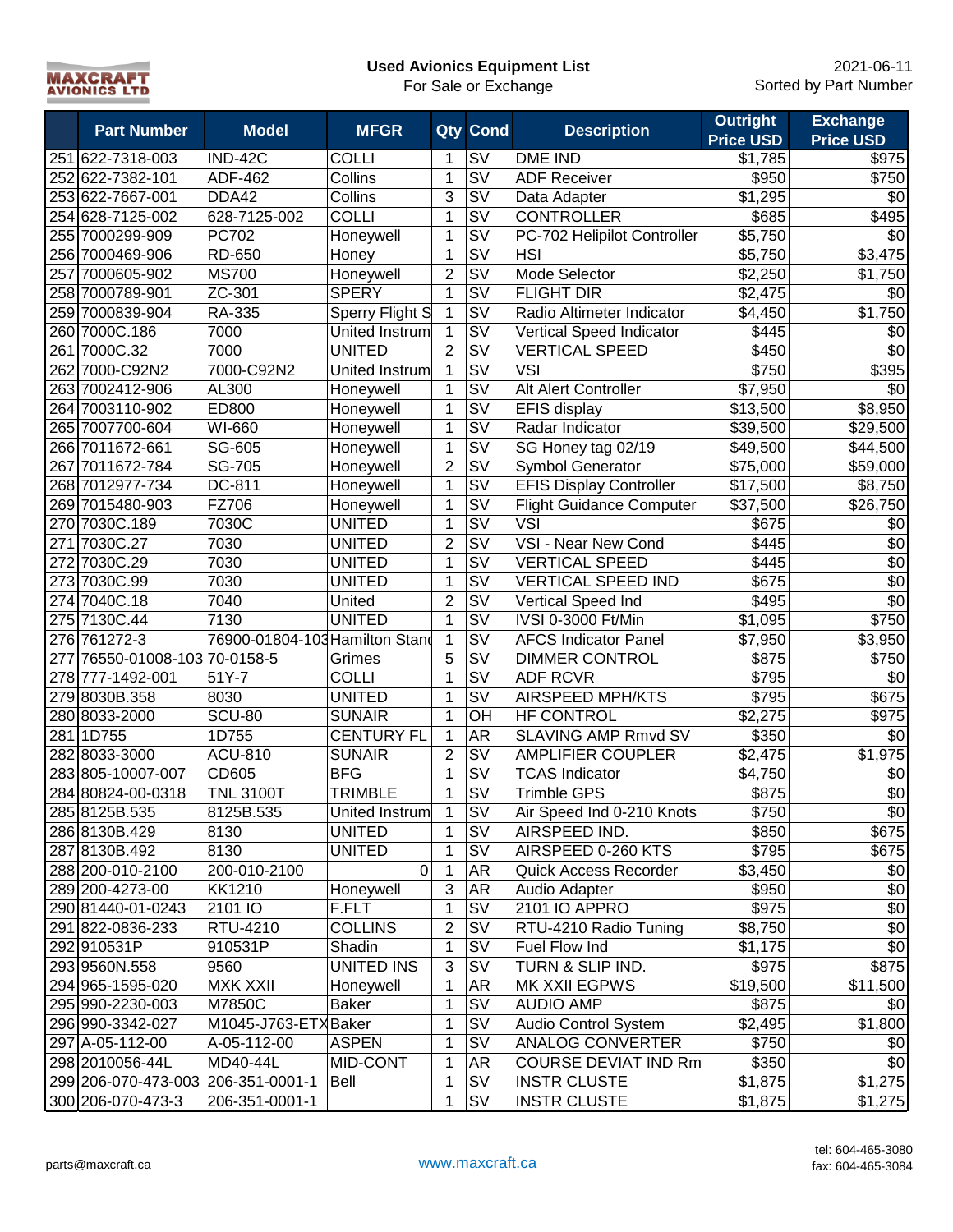| <b>Used Avionics Equipment List</b> |  |
|-------------------------------------|--|
|-------------------------------------|--|



|     |                                   |               |                       |                |                                   |                            | <b>Outright</b>  | <b>Exchange</b>     |
|-----|-----------------------------------|---------------|-----------------------|----------------|-----------------------------------|----------------------------|------------------|---------------------|
|     | <b>Part Number</b>                | <b>Model</b>  | <b>MFGR</b>           |                | Qty Cond                          | <b>Description</b>         | <b>Price USD</b> | <b>Price USD</b>    |
|     | 301 209-070-262-101 124.115-3     |               | <b>KRATOS</b>         | 1              | $\overline{\text{sv}}$            | Indicator: Temp. & Press.  | \$1,750          | \$1,150             |
|     | 302 209-075-325-161 80-0203-19    |               |                       | $\mathbf{1}$   | $\overline{\text{sv}}$            | Caution Panel, Bell 212    | \$7,950          | \$4,950             |
|     | 303 212-075-962-1                 | 449-2         | Dynamics              | $\overline{2}$ | $\overline{\text{sv}}$            | <b>POWER SUPPLY</b>        | \$1,295          | \$950               |
|     | 304 2390-2                        | 205-074-001-1 | 0                     | $\mathbf{1}$   | $\overline{\mathsf{S}}\mathsf{V}$ | <b>RPM LIMIT</b>           | \$1,975          | \$1,195             |
|     | 305 2594775-200                   | AC200         | <b>SPERRY</b>         | $\overline{2}$ | <b>AR</b>                         | <b>ALT CONTROL</b>         | \$495            | \$0                 |
|     | 306 2800-0001-010                 | TD-3000       | $\pmb{0}$             | $\overline{1}$ | <b>AR</b>                         | Jetphone Rmvd SV           | \$750            | $\overline{30}$     |
|     | 307 30-231R-7B                    | 11941         | $\overline{0}$        | $\overline{4}$ | $\overline{\mathsf{S}\mathsf{V}}$ | <b>SMOKE DETECTOR</b>      | \$1,850          | \$1,275             |
|     | 308 A2850-5                       | A2850-5       | <b>RC ALLEN</b>       | $\mathbf{1}$   | $\overline{\mathsf{S}\mathsf{V}}$ | RATE GYRO                  | \$4,500          | \$2,850             |
|     | 309 A301-61A                      | A301-61A      | <b>ANDRE</b>          | $\overline{2}$ | SV                                | <b>ICS AUDIO PAN</b>       | \$1,975          | \$1,475             |
|     | 310 A301-61ACR                    | A301-61ACR    | <b>ANDRE</b>          | $\overline{3}$ | SV                                | <b>ICS/PANEL</b>           | \$2,750          | \$1,475             |
|     | 311 A301-61B-1                    | A301-61B-1    | <b>ANDRE</b>          | $\overline{4}$ | SV                                | <b>CONTROL COM</b>         | \$2,750          | \$1,675             |
|     | 312 A301-6W                       | A301-6W       | <b>ANDRE</b>          | $\overline{2}$ | SV                                | <b>AUDIO PANEL</b>         | \$1,875          | \$1,550             |
|     | 313 AA38-300                      | AA38-300      | Wulfsberg             | 1              | <b>SV</b>                         | Local ICS Loop             | \$450            | \$0                 |
|     | 314 AA92-021                      | AA92-021      | <b>NAT</b>            | $\mathbf{1}$   | <b>SV</b>                         | <b>AUDIO PANEL</b>         | \$875            | \$750               |
|     | 315 AR3202-(01)-110 AR3202-01-110 |               | <b>Becker Avionid</b> | $\overline{1}$ | <b>SV</b>                         | <b>VHF COMM Radio</b>      | \$3,950          | \$2,750             |
|     | 316 AT50A                         | AT50A         | <b>NARCO</b>          | $\mathbf{1}$   | <b>SV</b>                         | Transponder                | \$650            | \$550               |
|     | 317 C661032-0101                  | 2800          | Gen Dsgn              | $\mathbf{1}$   | <b>SV</b>                         | Turn & Bank 2"             | \$950            | \$0                 |
|     | 318 CP1976A1                      | CP1976A1      | <b>TEAM</b>           | $\overline{3}$ | <b>SV</b>                         | <b>Audio Control Panel</b> | \$3,250          | $\overline{$2,750}$ |
|     | 319 D120-P2-T                     | D120-P2-T     | <b>TCI</b>            | $\mathbf{1}$   | <b>SV</b>                         | <b>ALTITUDE ENCODER</b>    | \$575            | \$525               |
| 320 |                                   |               |                       |                |                                   |                            |                  |                     |
| 321 |                                   |               |                       |                |                                   |                            |                  |                     |
| 322 |                                   |               |                       |                |                                   |                            |                  |                     |
| 323 |                                   |               |                       |                |                                   |                            |                  |                     |
| 324 |                                   |               |                       |                |                                   |                            |                  |                     |
| 325 |                                   |               |                       |                |                                   |                            |                  |                     |
| 326 |                                   |               |                       |                |                                   |                            |                  |                     |
| 327 |                                   |               |                       |                |                                   |                            |                  |                     |
| 328 |                                   |               |                       |                |                                   |                            |                  |                     |
| 329 |                                   |               |                       |                |                                   |                            |                  |                     |
| 330 |                                   |               |                       |                |                                   |                            |                  |                     |
| 331 |                                   |               |                       |                |                                   |                            |                  |                     |
| 332 |                                   |               |                       |                |                                   |                            |                  |                     |
| 333 |                                   |               |                       |                |                                   |                            |                  |                     |
| 334 |                                   |               |                       |                |                                   |                            |                  |                     |
| 335 |                                   |               |                       |                |                                   |                            |                  |                     |
| 336 |                                   |               |                       |                |                                   |                            |                  |                     |
| 337 |                                   |               |                       |                |                                   |                            |                  |                     |
| 338 |                                   |               |                       |                |                                   |                            |                  |                     |
| 339 |                                   |               |                       |                |                                   |                            |                  |                     |
| 340 |                                   |               |                       |                |                                   |                            |                  |                     |
| 341 |                                   |               |                       |                |                                   |                            |                  |                     |
| 342 |                                   |               |                       |                |                                   |                            |                  |                     |
| 343 |                                   |               |                       |                |                                   |                            |                  |                     |
| 344 |                                   |               |                       |                |                                   |                            |                  |                     |
| 345 |                                   |               |                       |                |                                   |                            |                  |                     |
| 346 |                                   |               |                       |                |                                   |                            |                  |                     |
| 347 |                                   |               |                       |                |                                   |                            |                  |                     |
| 348 |                                   |               |                       |                |                                   |                            |                  |                     |
| 349 |                                   |               |                       |                |                                   |                            |                  |                     |
| 350 |                                   |               |                       |                |                                   |                            |                  |                     |